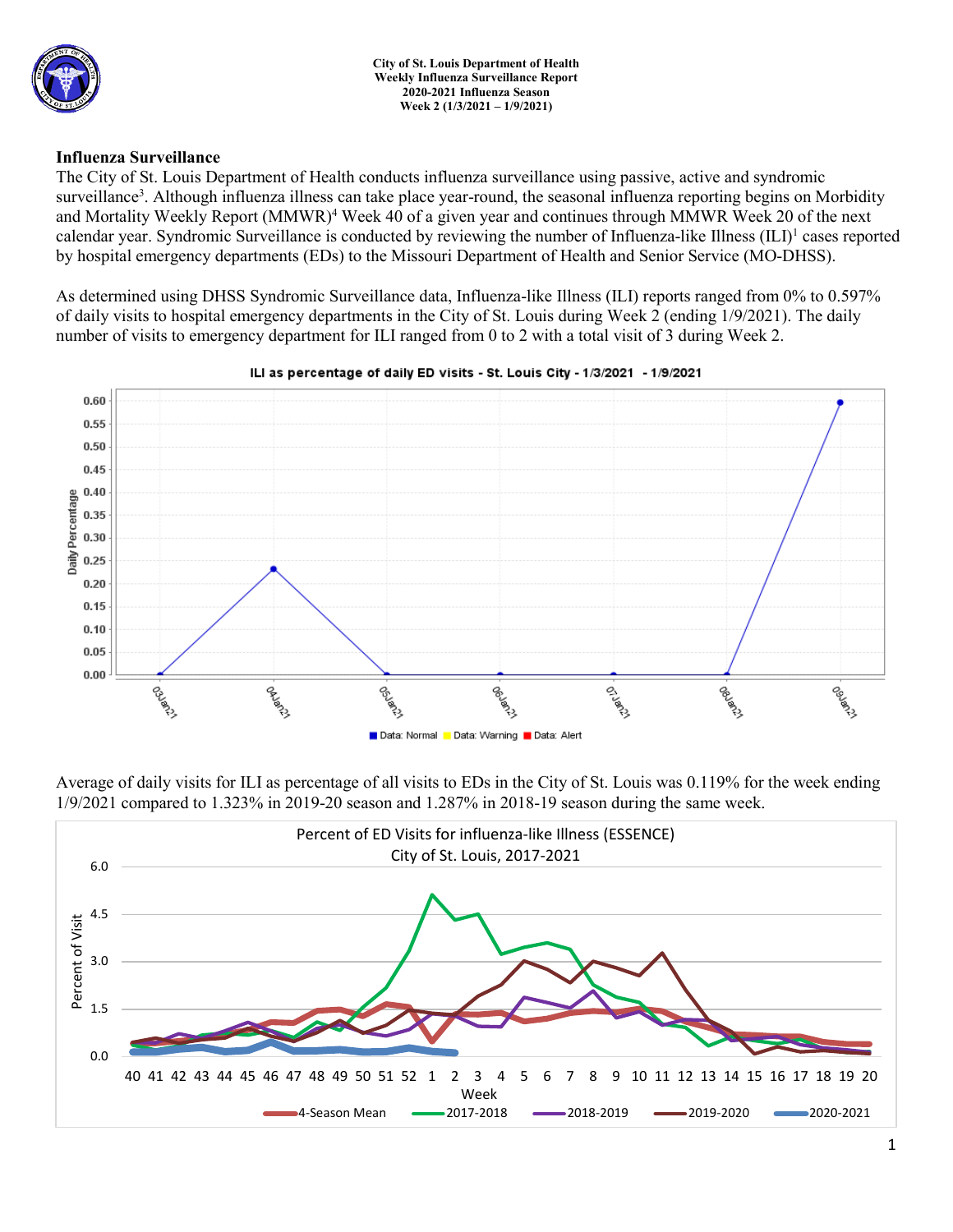Passive Surveillance is conducted through reporting of confirmed influenza cases<sup>2</sup> from various surveillance sites like hospitals, offices of healthcare providers, and laboratories. As of the current influenza season, for the week ending 1/9/2021, there have been 5 cases of Influenza A and 8 cases of Influenza B for a total of 13 influenza cases from the city of St. Louis. Influenza A accounted for 38% and influenza B accounted for 62% of total influenza cases. The data of the latest weeks is provisional and is subject to change in the following weeks.

## **Table 1: Number of Laboratory Positive Influenza Cases by Influenza Type**

| Influenza Type              | Week 51<br>$(12/13/2020 -$<br>12/19/2020) | Week 52<br>$(12/20/2020 -$<br>12/26/2020) | Week 1<br>$(12/27/2020 -$<br>1/2/2020 | Week 2<br>$(1/3/2020 -$<br>1/9/2020 | 2020-2021*<br>Season-to-Date | Percentage |
|-----------------------------|-------------------------------------------|-------------------------------------------|---------------------------------------|-------------------------------------|------------------------------|------------|
| Influenza A                 | 0                                         |                                           | 0                                     |                                     |                              | 38%        |
| Influenza B                 |                                           | 0                                         |                                       | 0                                   | 8                            | 62%        |
| Influenza unknown / Untyped | 0                                         |                                           | 0                                     |                                     |                              | 0%         |
| <b>Total</b>                |                                           |                                           |                                       |                                     | 13                           | 100%       |

# **Table 2: Number of Laboratory Confirmed Influenza Cases by Age Group**

| <b>Age Group</b> | Week 51<br>$(12/13/2020 -$<br>12/19/2020) | Week 52<br>$(12/20/2020 -$<br>12/26/2020) | Week 1<br>$(12/27/2020 -$<br>1/2/2020 | Week 2<br>$(1/3/2020 -$<br>1/9/2020 | 2020-2021*<br>Season-to-Date | Percentage |
|------------------|-------------------------------------------|-------------------------------------------|---------------------------------------|-------------------------------------|------------------------------|------------|
| 0 to 4 years     | 0                                         |                                           | 0                                     | 0                                   |                              | 0%         |
| 5 to 14 years    | 0                                         |                                           | 0                                     | $\Omega$                            |                              | 15%        |
| 15 to 24 years   | 0                                         | O                                         | 0                                     |                                     |                              | 15%        |
| 25 to 49 years   | 0                                         | 0                                         |                                       | $\mathbf{0}$                        | 5                            | 38%        |
| 50 to 64 years   |                                           | U                                         | 0                                     | $\Omega$                            |                              | 15%        |
| 65+ years        | 0                                         | Ω                                         |                                       | O                                   |                              | 15%        |
| <b>Total</b>     |                                           |                                           |                                       |                                     | 13                           | 100%       |

# **Table 3: Number of Laboratory Confirmed Influenza Cases by Age Group and Type**

For Cases Reported between 09/27/2020 and 1/9/2021

| <b>Age Group</b> | <b>Type A</b> |      | <b>Type B</b> |      | <b>Unknown Type</b> |   | <b>Total</b> |      |
|------------------|---------------|------|---------------|------|---------------------|---|--------------|------|
|                  |               | %    | n             | %    | n                   | % | n            | %    |
| 0 to 4 years     |               | 0.0  |               | 0.0  |                     |   |              | 0.0  |
| 5 to 14 years    |               | 40.0 |               | 0.0  |                     |   |              | 15.4 |
| 15 to 24 years   |               | 20.0 |               | 12.5 |                     |   |              | 15.4 |
| 25 to 49 years   |               | 0.0  |               | 62.5 |                     |   |              | 38.5 |
| 50 to 64 years   |               | 20.0 |               | 12.5 |                     |   |              | 15.4 |
| 65+ years        |               | 20.0 |               | 12.5 |                     |   |              | 15.4 |
| Total            |               |      | o             |      |                     |   |              |      |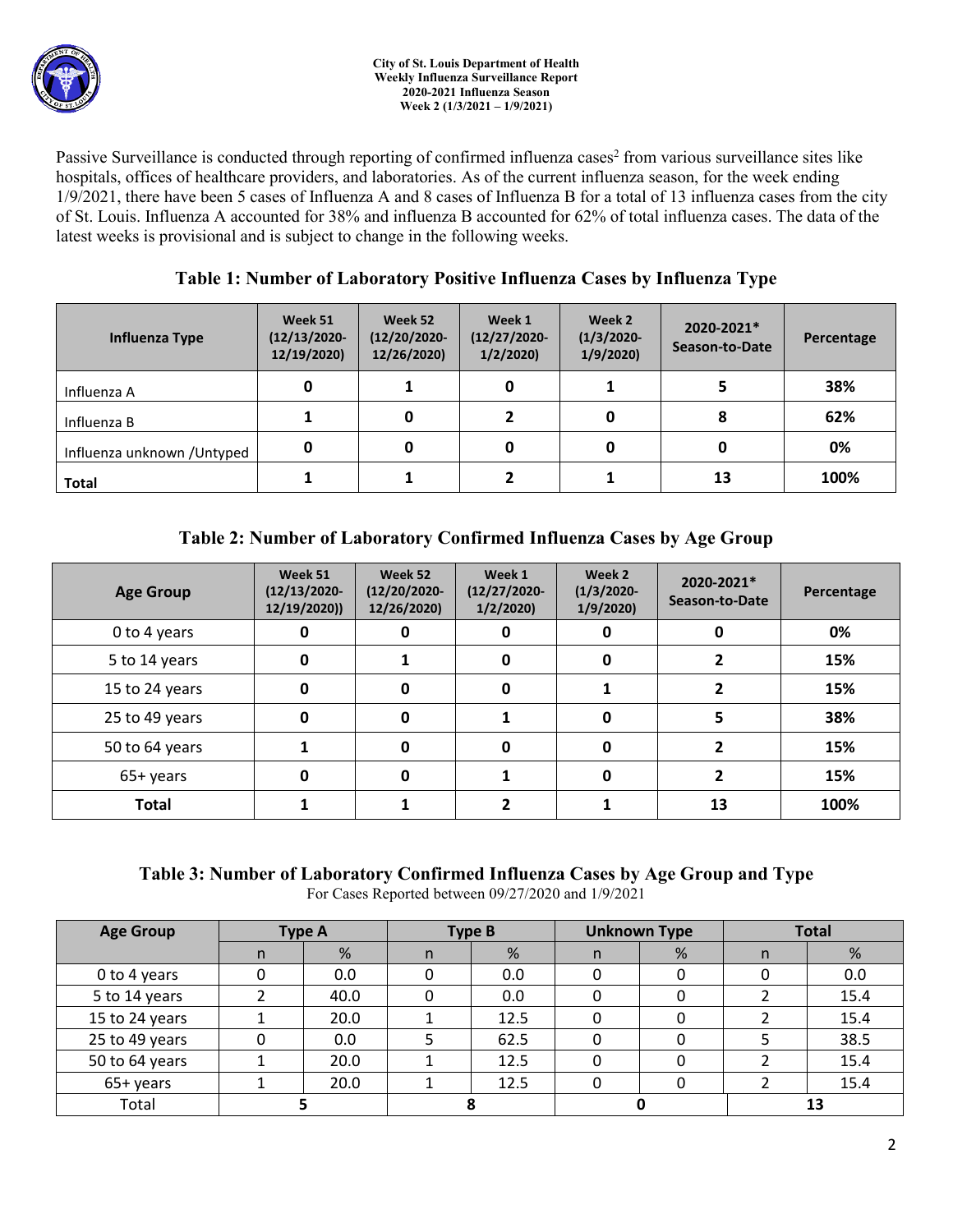

| <b>Previous</b><br><b>Seasons</b>                         | 2016-2017                                                                                                                                                                                                                                                                                                                                                                                                                                                                                                                | 2017-2018 | 2018-2019 | 2019-2020 | 2020-2021      | 4-Season<br><b>Mean</b> | 4-Season<br><b>Median</b> |  |  |  |
|-----------------------------------------------------------|--------------------------------------------------------------------------------------------------------------------------------------------------------------------------------------------------------------------------------------------------------------------------------------------------------------------------------------------------------------------------------------------------------------------------------------------------------------------------------------------------------------------------|-----------|-----------|-----------|----------------|-------------------------|---------------------------|--|--|--|
| Week 51                                                   | 28                                                                                                                                                                                                                                                                                                                                                                                                                                                                                                                       | 288       | 39        | 18        | 1              | 93                      | 34                        |  |  |  |
| Week 52                                                   | 123                                                                                                                                                                                                                                                                                                                                                                                                                                                                                                                      | 530       | 71        | 36        | $\mathbf 1$    | 190                     | 97                        |  |  |  |
| Week 1                                                    | 80                                                                                                                                                                                                                                                                                                                                                                                                                                                                                                                       | 699       | 69        | 32        | $\overline{2}$ | 220                     | 75                        |  |  |  |
| Week 2                                                    | 71                                                                                                                                                                                                                                                                                                                                                                                                                                                                                                                       | 666       | 83        | 96        | 1              | 229                     | 90                        |  |  |  |
| 800<br>600<br>Counts<br>400<br>200<br>0<br>$\overline{a}$ | Laboratory Confirmed Cases of Influenza<br>City of St. Louis, 2020-21, Compared to Previous 4 Seasons<br>50<br>$\frac{8}{4}$<br>$\overline{6}$<br>51<br>52<br>$\overline{\phantom{0}}$<br>$\frac{8}{18}$<br>$\overline{c}$<br>20<br>46<br>$\sim$<br>ന<br>≘<br>$\frac{6}{1}$<br>$\overline{4}$<br>42<br>$\frac{1}{2}$<br>4<br>$\approx$<br>끔<br>$\frac{15}{4}$<br>$\overline{4}$<br><sup>21</sup><br>금<br>$\overline{z}$<br>CDC week<br>$-2018 - 2019$<br>4-Season Mean<br>$-2017 - 2018$<br>$-2019-2020$<br>$-2020-2021$ |           |           |           |                |                         |                           |  |  |  |

## **Table 4: Total Number of Laboratory Confirmed Influenza Cases Through Previous 4 Seasons**

## **City of St. Louis Influenza Outbreaks:**

During the week ending 1/9/2021, there have been no outbreaks of influenza reported to the City of St. Louis Department of Health.